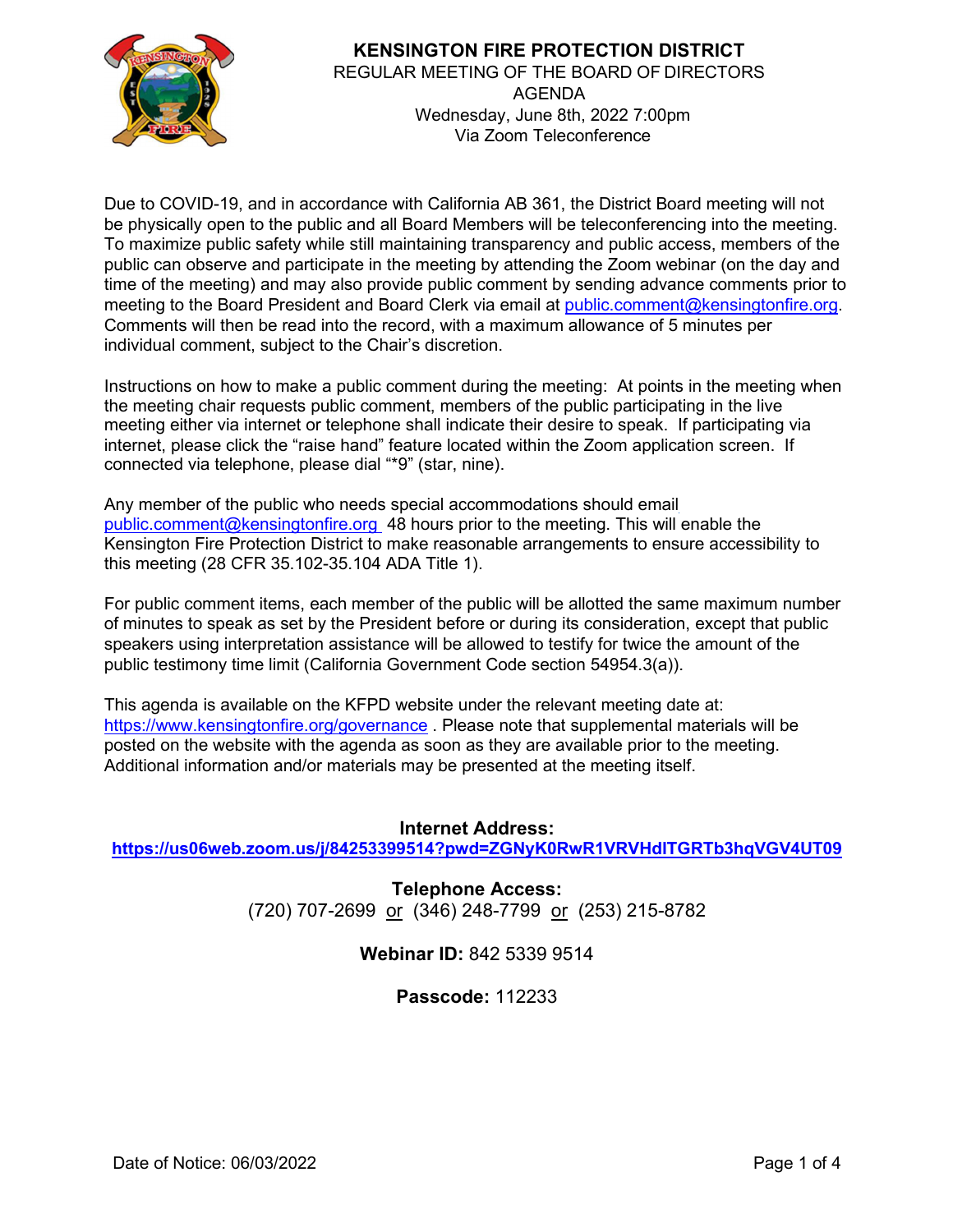**TIMING OF AGENDA ITEMS:** *Approximate times are included below but may vary to accommodate appropriate discussion time and attention to the individual items.*

### **1.** *(7:00pm)* **CALL TO ORDER/ROLL CALL**

President Nagel, Vice President Padian, Secretary Kosel, Director Dommer, Director Stein

#### **2.** *(7:02pm)* **PUBLIC COMMENT**

This place on the agenda is reserved for commentsand inquiries from citizens and Board members concerning matters that do not otherwise appear on the agenda.

#### **3.** *(7:10pm)* **ADOPTION OF CONSENT ITEMS**

Items listed below are consent items, which are considered routine by the Board of Directors and will be enacted by one motion. The Board of Directors has received and considered reports and recommendations prior to assigning consent item designations to the various items. Copies of the reports are on file in the Fire Protection District Administrative Office at 217 Arlington Avenue and are available to the public. The disposition of the item is indicated. There will be no separate discussion of consent items. If discussion is requested for an item, that item will be removed from the list of consent items and considered separately on the agenda. (Supporting material)

- **a. Approval of Minutes** of the regular Board of Director's meetings of 04/13/2022, 04/28/2022, and 05/07/2022 (Approve)
- **b. Acceptance of Incident Activity Report** May 2022 (Accept)
- **c. Approval of Monthly Transmittal** 06/08/2022 (Approve)
- **d. Approval of Monthly Financial Reports** 05/31/2022 (Approve)
- **e. Adoption of Resolution 2022-08 Re-Authorizing Remote Meetings** (Adopt)
- **f. Adoption of Resolution 2022-09 Establishing the Appropriations Limit of the Kensington Fire Protection District for FY2022-2023** (Adopt)
- **g. Adoption of Resolution 2022-10 Authorizing Contra Costa County to Place the Special Tax on the Tax Roll for Fiscal Year 2022-2023 and to Collect the Special Tax on Behalf of the Kensington Fire Protection District** (Adopt)
- **h. Adoption of Resolution 2022-11 Ordering the Even Year Board of Directors Election, Consolidation of Elections, and Specifications of the Election Order (**Adopt)
- **i. First Posting of Revised Policy 1170 Reserves to be Considered for Adoption at the July 13<sup>th</sup>, 2022 Board of Directors Meeting.** (Accept First Posting)
- **4.** *(7:15pm)* **OLD BUSINESS**
	- **a. None**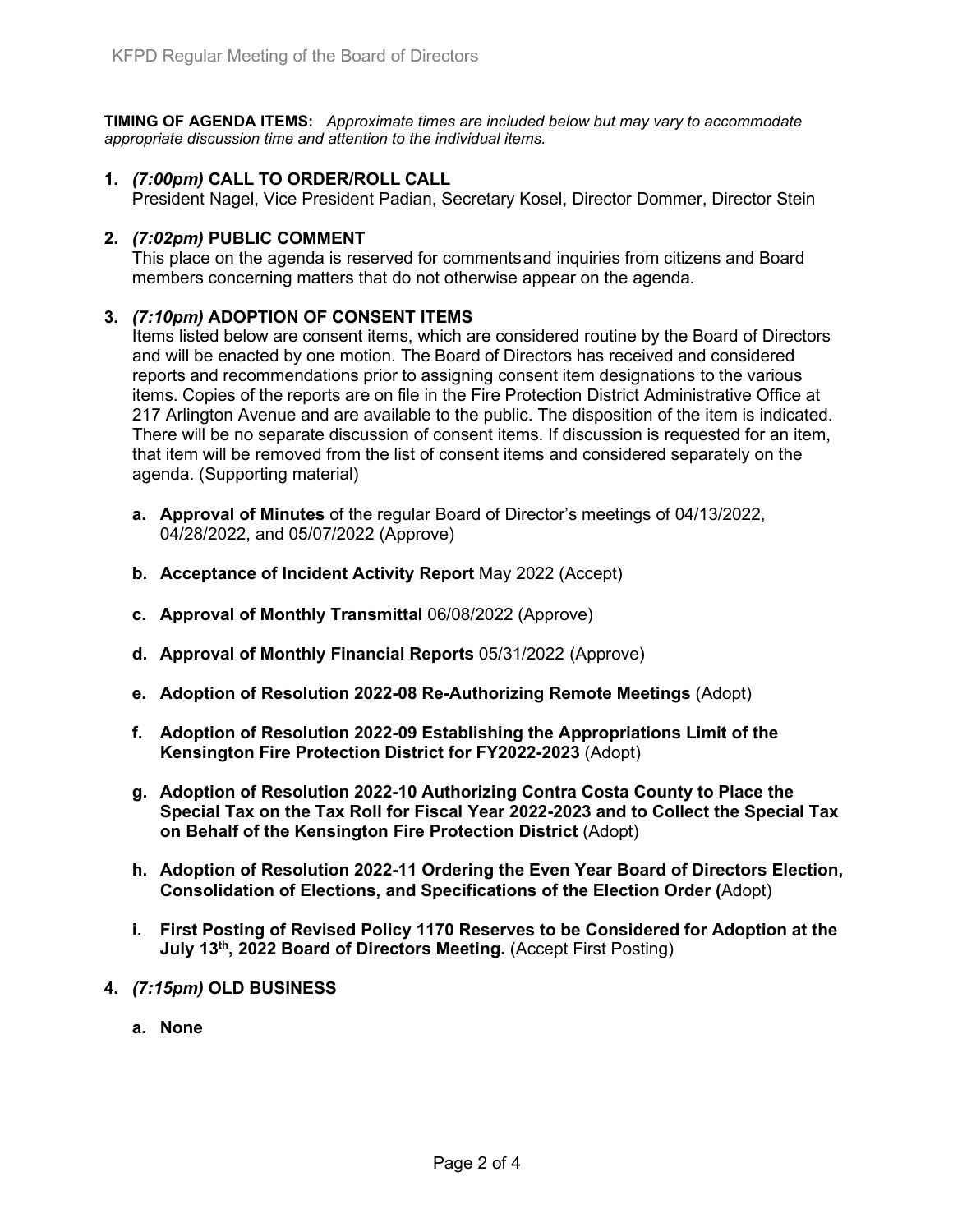### **5.** *(7:15pm)* **NEW BUSINESS**

**a.** *(7:15pm)* **Fire Hazard Abatement Hearing on the Designation of Properties Containing Fire Hazards** (Supporting Material) Prior to beginning the public hearing, the President will ask those in the audience having objections to the designation of their property as containing fire hazards to identify their property addresses.

Public Hearing Procedure: The President will open the public hearing and then:

- (I) Call for staff report and recommendation from staff.<br>(II) Call for comments from those in the audience regare
- Call for comments from those in the audience regarding fire hazard abatement.
- (III) Close the public hearing terminating public testimony. The Board of Directors will then deliberate the matter and arrive at a decision.

Action = Approve Resolution 2022-12 Declaring that Weeds, Rubbish, Litter or other Flammable Material on Designated Private Properties Constitutes a Public Nuisance and Providing for Notice that the Fire Chief or Designee Shall Abate Such Public Nuisance Conditions if not Abated by the Property Owner.

- **b. (7:25pm) Fire Services Contract Fee Proposal for FY2022-2023** (Supporting Material) Presentation of the El Cerrito Fire Department Fire Services Contract and Reconciliation. Action = Discuss and Approve.
- **c. (7:40pm) Adoption of Resolution 2022-11 Preliminary FY2022-2023 Budget** (Supporting Material) Presentation of the Preliminary FY2022-2023 Budget. Action = Discuss and Adopt.
- **d. (8:10pm) Approval to Proceed with the PSB Seismic Renovation Project Based Upon Prior Findings Calling for Urgent Structural Remediation, 'Essential Services Facility' Building Code Compliance, and Fire Department Space Requirements.**  (Supporting Material)

Affirm KFPD Resolution 21-09, adopted October 2021, calling for the "urgent remediation" of the PSB's seismic vulnerability and structural failure; acknowledge the full building code compliance triggered by the seismic upgrade; and confirm the PSB's space deficiencies identified by multiple Fire Chiefs and Police Chiefs, originally identified in the 1997 Needs Assessment, and validated in studies from 2015 thru 2020.

Action = Consider a motion directing the General Manager to continue, as originally instructed in the April 14<sup>th</sup>, 2021 Board of Director's meeting, to proceed with the seismic renovation plans as developed and presented monthly since September 2021. (Approve)

- **e. (8:25pm) PSB Seismic Renovation** (Supporting Materials) Review progress on the PSB Seismic Renovation project. Action = Discuss and direct staff as needed. (Approve)
- **f. (8:45pm) Temporary Facility Update** (Supporting Materials) Review progress on the Temporary Facility projects, including the rental of the Unitarian Church Parking Lot for the Fire Station and subletting of modular space from the KPPCSD. Action = Discuss and direct staff as needed. (Approve)